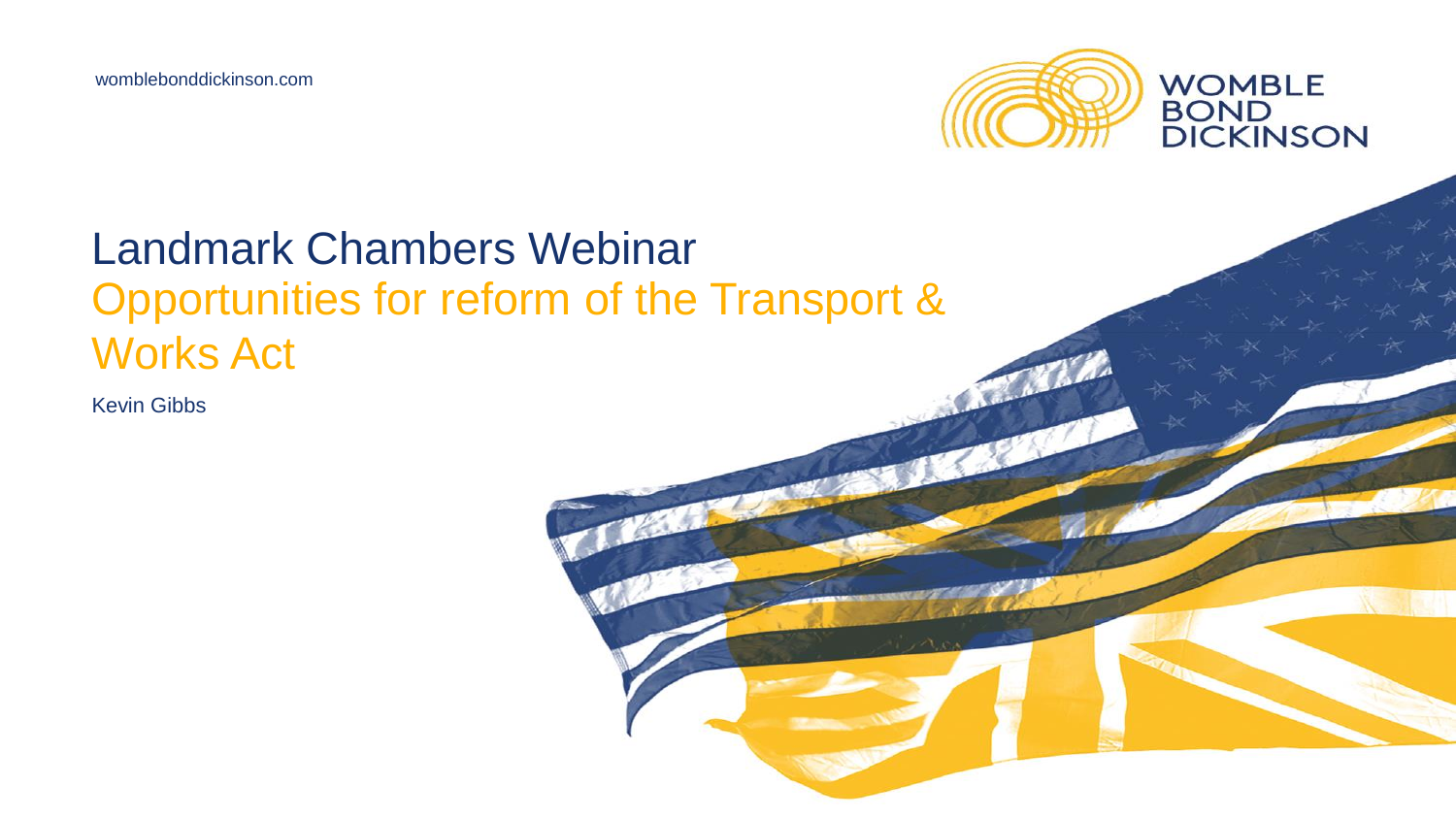## Areas to investigate changes to the Transport and Works Act 1992 (TWA 1992)?

- Decarbonisation of transport and the TWA
- Recap of advantages and disadvantages
- Imperative for speed, certainty and limiting costs of infrastructure consenting
- Areas to investigate:
	- Policy changes and TWA
	- Change of mode
	- **Consultation**
	- Deadlines



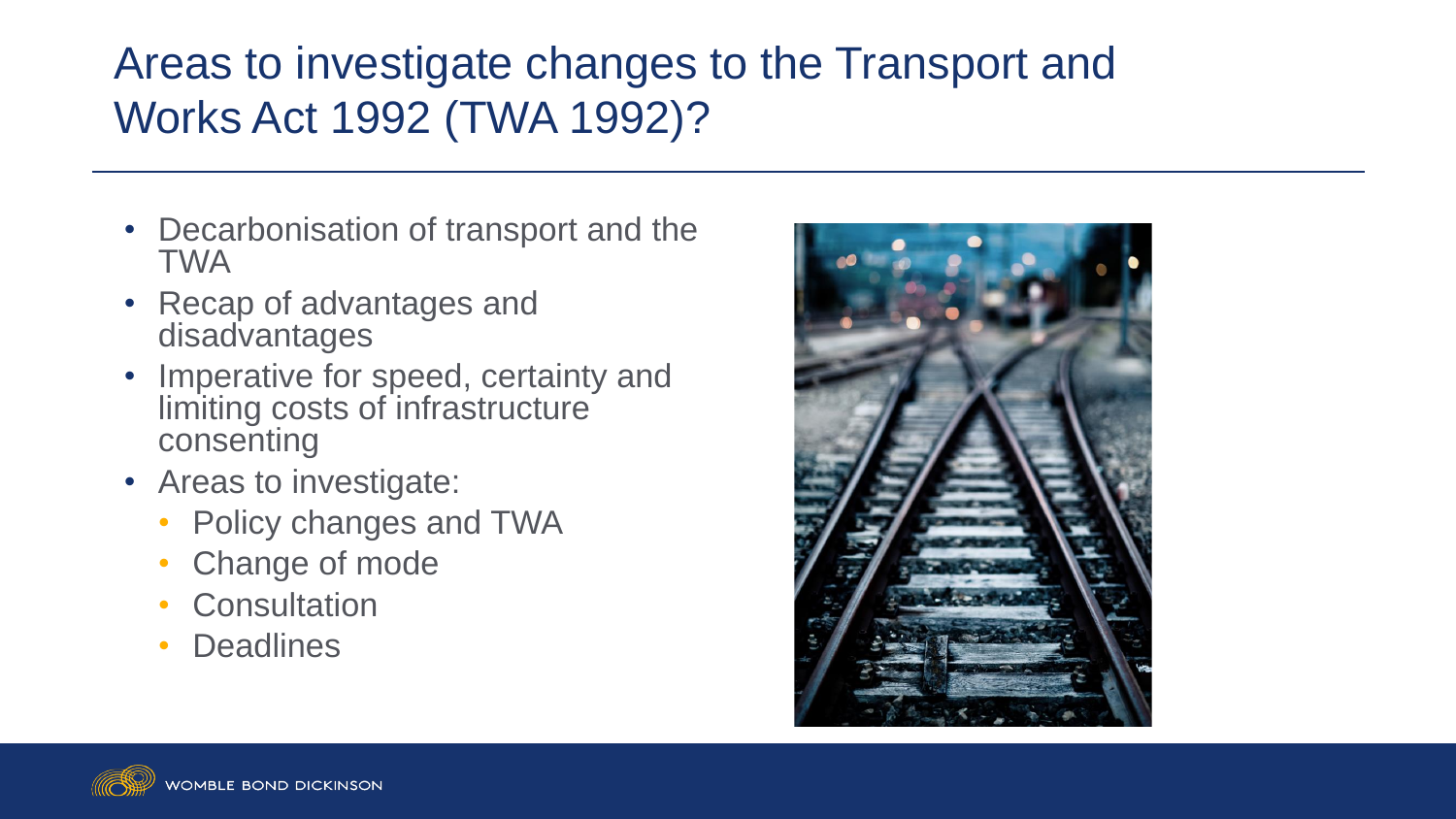# Policy input

- Current role of NPPF, national, transport and local plan policies
- Integration of decarbonisation policies
- Case for non statutory policy framework encouraging net zero?
- Project speed and more generic Statement of Matters in updated guidance?



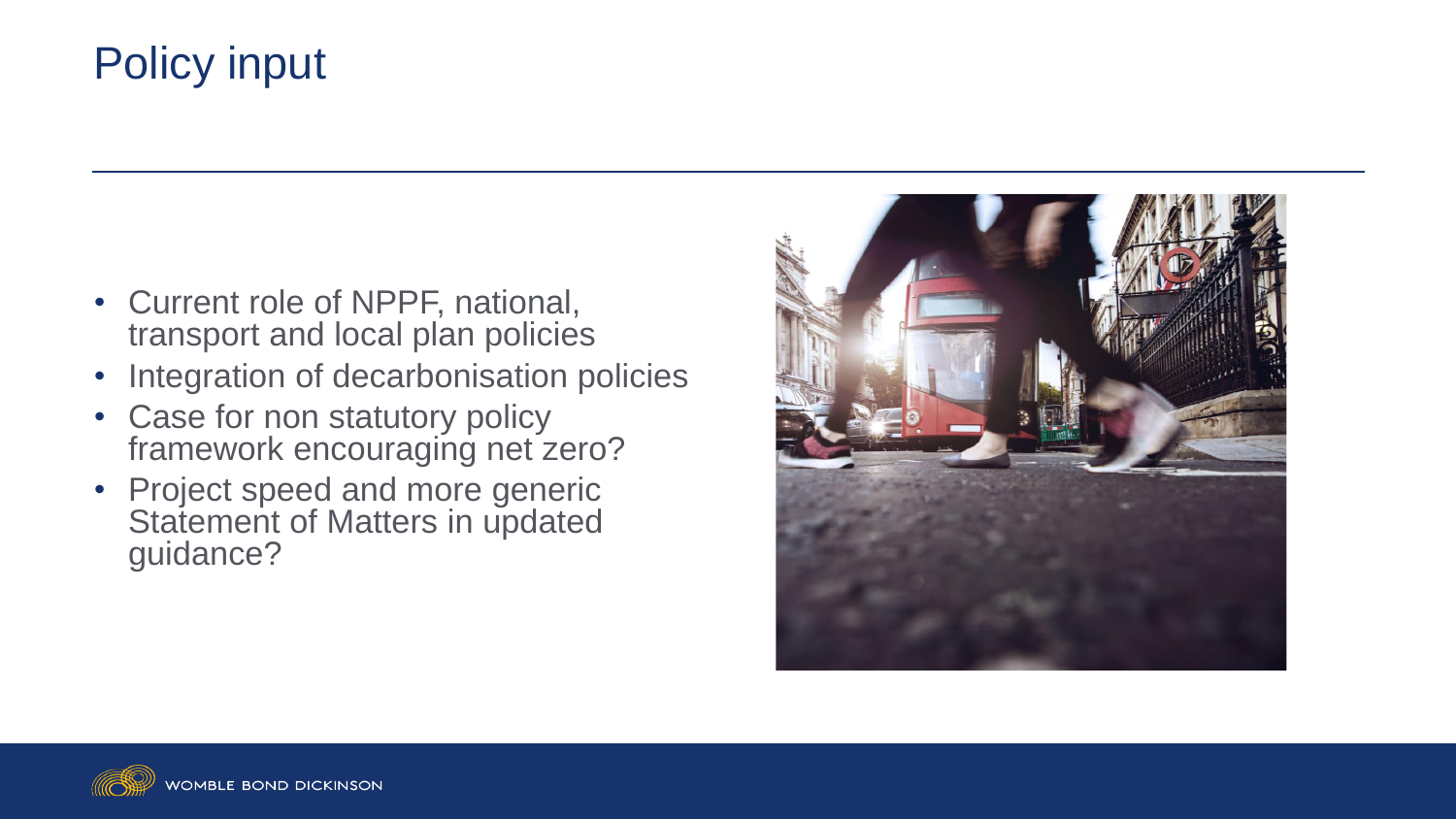## Amending the Modes Order

- Section 2(2)
- Requires draft Order to laid before, and approved by a resolution of, each House of Parliament.
- With the pace of transport innovation, it is time for a more efficient way to modify the modes?
- Amend legislation conferring power of the Secretary of State to broaden discretion
- Amend section 2(2) TWA 1992 to remove requirement for a draft of the Order to be approved by a resolution of each House of Parliament.



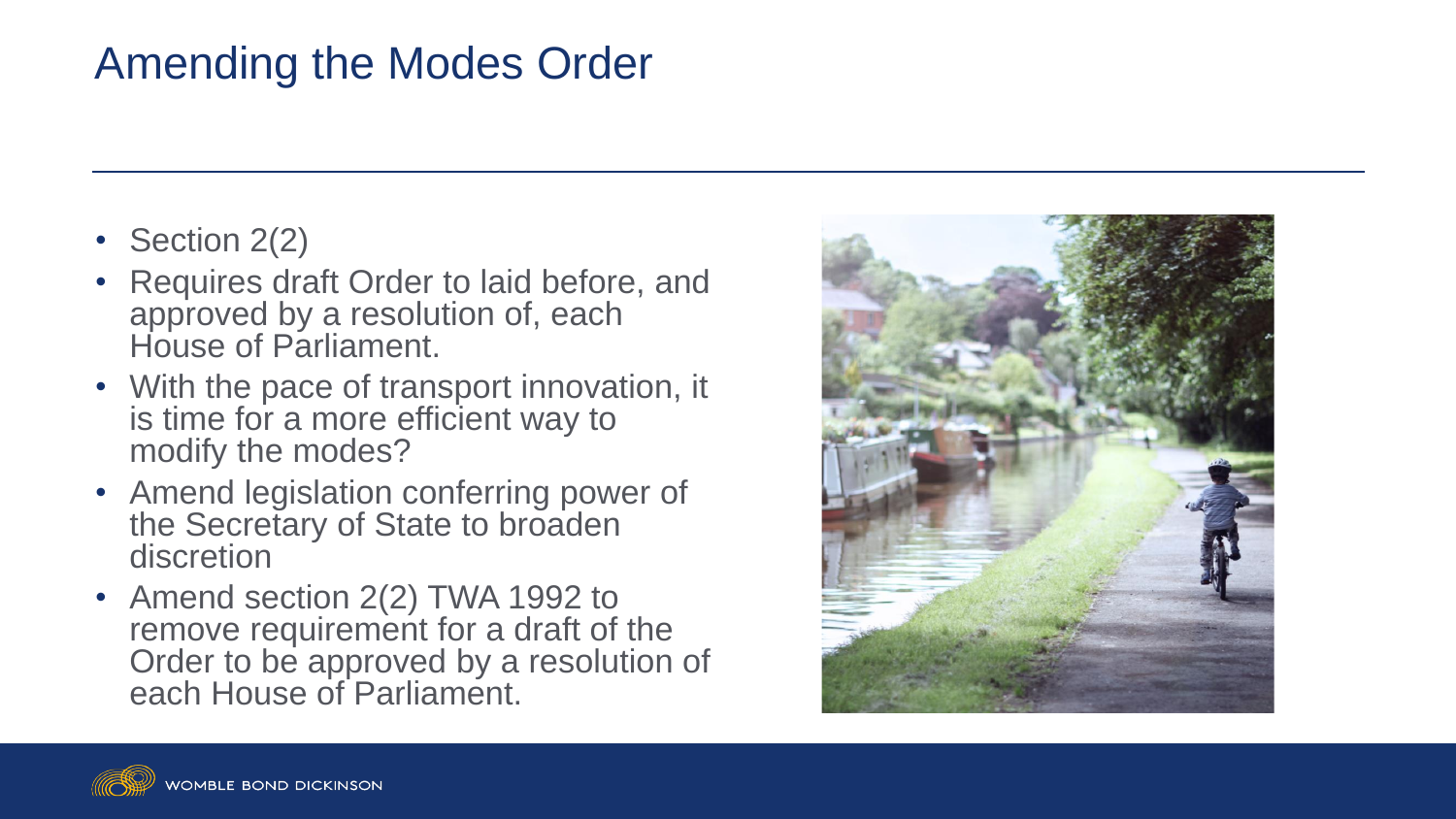#### **Consultation**

- Comparatively limited consultation and publicity requirements
- Robust consultation prohibitively costly for small transport schemes
- Consultation and challenge risk
- Case for more directed consultation arrangements?



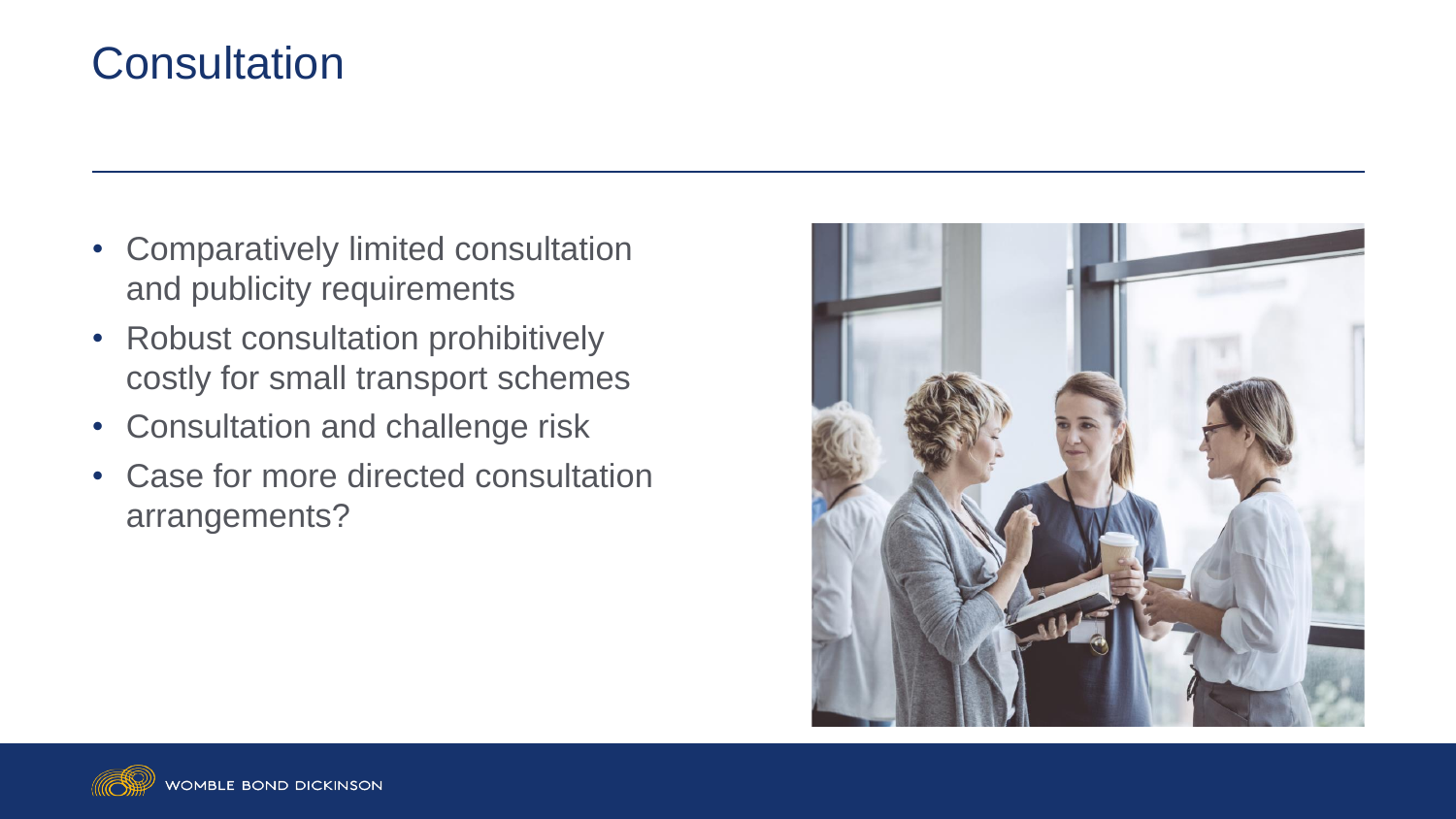#### **Deadlines**